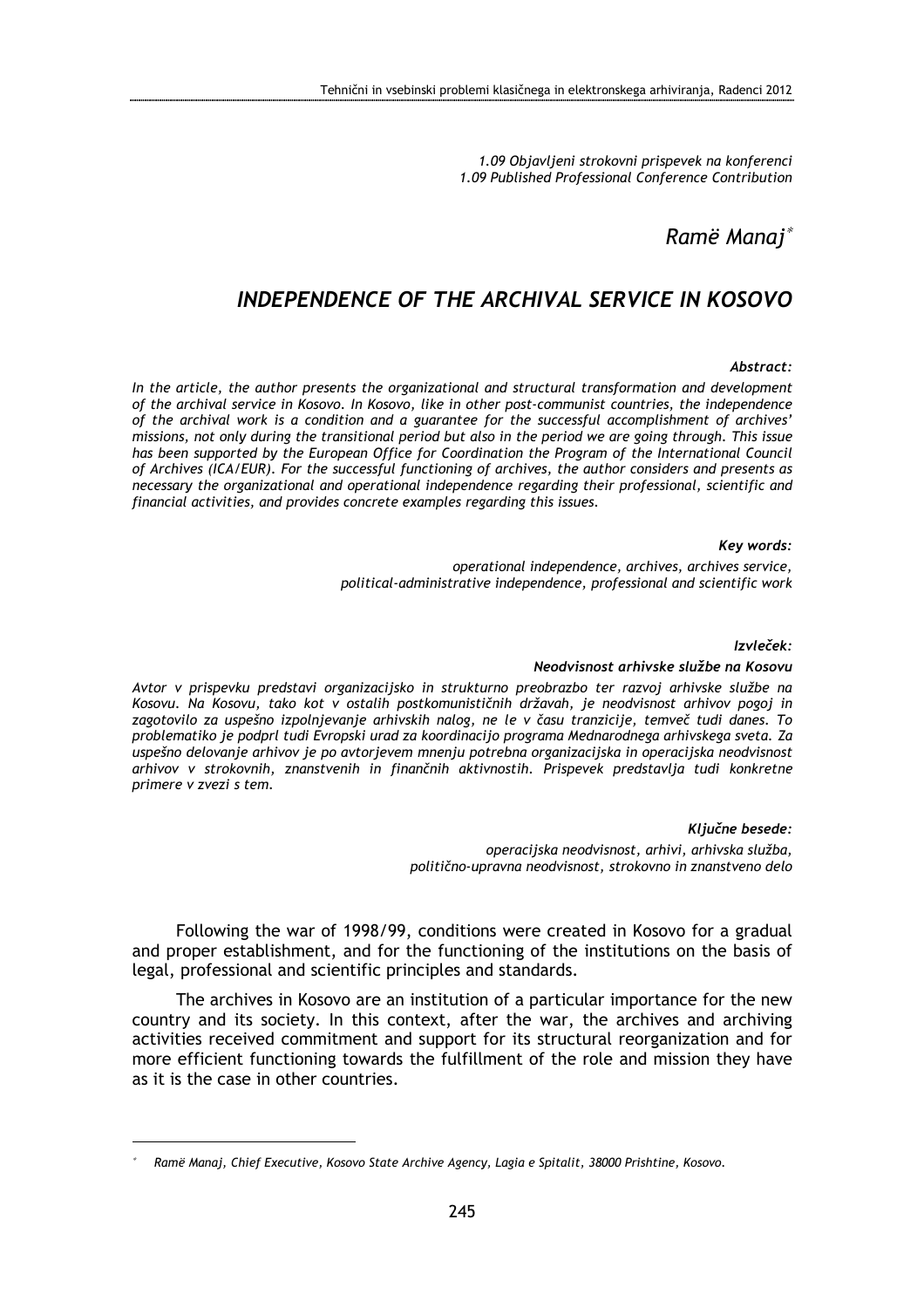It is known that until recently, in totalitarian communist system, the archival system used to be conducted by and controlled by politics. Many of the archives were closed, at least temporarily, for certain categories of researchers, let alone for a wider public. History was written by certain persons, on orders, based on a certain ideology and under a strict scrutiny of a totalitarian government. There was some archival material that nobody had access to; the material was given for use in a selective manner.

The first element of control or censorship of archives was the policy of appointing the staff. The policy of appointing the leading staff was determined by policy makers.

The second element of controlling the archives in totalitarian states was the selective access to archival material. Many documents dealing with personalities, who were against the system, were hidden. Likewise, when presenting documents in exhibitions, primary documents related to events that were presented and were against the system of that time were hidden. Thus, the historic truth was kept in secrecy.

In Kosovo, like in other republics of former Yugoslav Federation, in the field of archives, the communist ideology was not only present, but was dominant. Particular importance was given to documents regarding the activities of communist organizations. At the beginning, at the level of communist committees, archives were established, which operated within such committees. Such an archives was also established at the Provincial Committee of the Communist League of Kosovo. This archives acted independently until 1987, when the archival material was handed over to the Central Archives of Kosovo.

Structural organization and the activities have suffered changes during the post-war period.

Initially, archival service and activities in Kosovo were developed within the Ministry of Culture, Youth and Sports, but it was seen that it did not yield the needed results, and was not in compliance with the international archival standards.

Based on the experience of some European countries, and in compliance with the Law on Supplementation and Amendment of the Law on Archive Material and Archives (Law no. 02/L-80, dated 13.VII, 2006), functioning of archives as a Directorate of Kosovo Archives gained a new level of organization but it did not prove to be a good solution from the viewpoint of operation independence. Archives were a separate Directorate within the Office of the Prime Minister. Therefore, following the experiences of transformation of archival services in the world, from the viewpoint of organization, functioning and modernization according to the Law no.03/L-077, dated November 7, 2008, the Directorate of Kosovo Archives was converted to Kosovo State Archive Agency, as a central institution within the Office of the Prime Minister.

Experiences and expertise regarding archival activities confirm that the independent operation is a necessary prerequisite for organization and in particular for efficient and professional activities. Archives must undoubtedly be spared from political interferences and influences.

Therefore, with the new Law and organization, the archives gained autonomy regarding professional and scientific operation. We say they gained the autonomy because the archival activities and organization are exclusively conducted according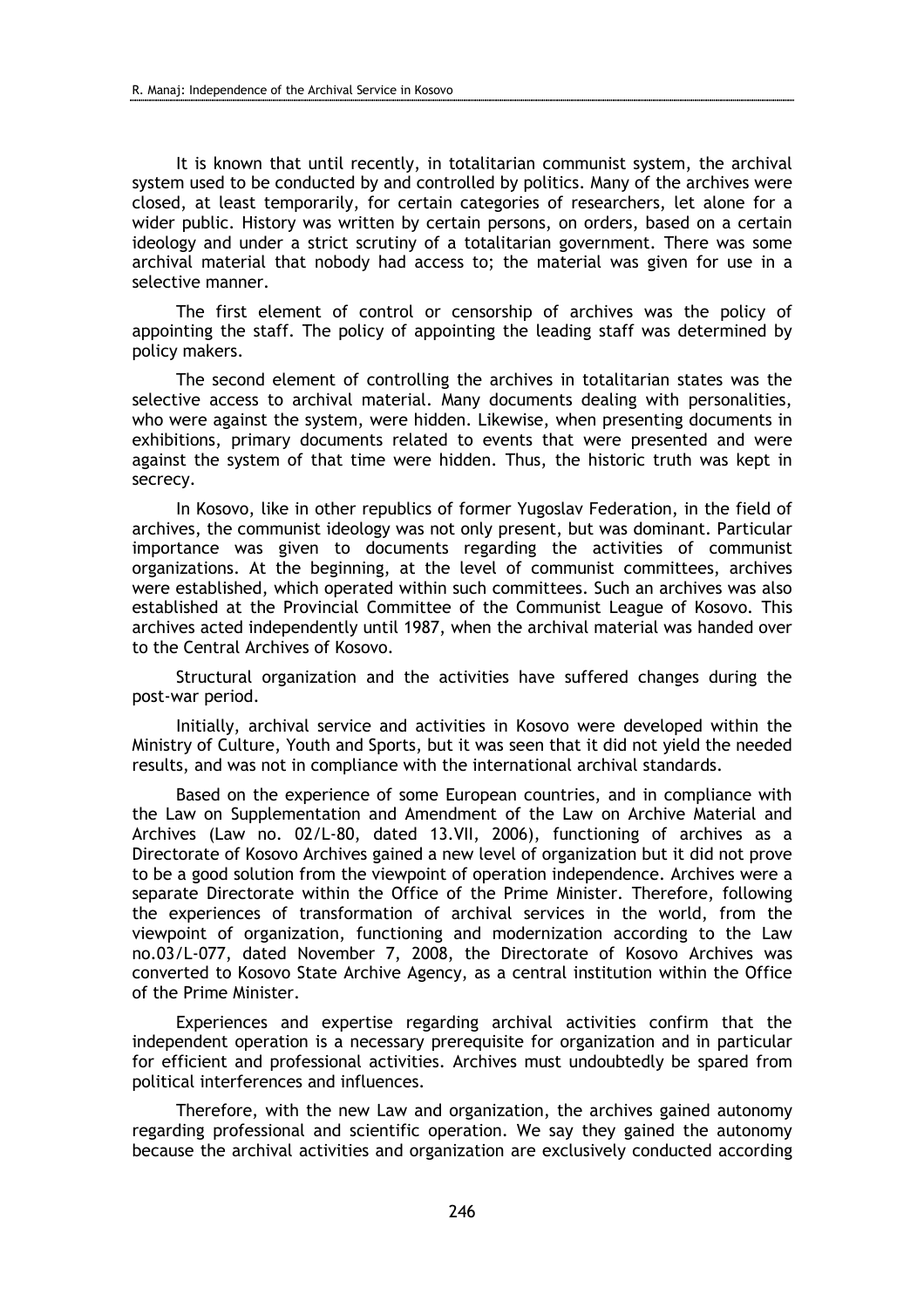to the law. The Law and other sublegal provisions determine the rights and obligations, including procedures of collection, processing, selection and systemizing and the management of the archival material; and what is very important, for providing this material for use to different users: citizens, institutions, for scientific publication purposes, always in compliance with the law. Thus, the law has given the full autonomy to this important activity, because from the Office of the Prime Minister it is required to supervise and control exclusively and only the implementation of the law.

As for other important issues regarding professionalism and independent work in view of influences and interferences of politics or different interest groups, in the Kosovo State Archive Agency, as foreseen in the point 1 of the Ethics Codex of Archivists, approved by International Council of Archives, (translated into Albanian language) is the principle that "Archivists preserve the integrity of archival material and thus they provide security that it represents permanent and authentic evidence of the past… Objectivity and neutrality of archivists are the measure of his/her profession." With this codex it is required that "Archivists come against any pressure, regardless where it comes from, if the aim is manipulation with testimonies or hiding and falsifying the facts."

Hence, in order to preserve the integrity of archival material, meaning, its entirety and impartiality throughout the process of creating documents, it is necessary to ensure independence in accessing archives. Any kind of ideological or political influence on the archival service is unacceptable, this means in selecting, preservation and use of archival material. Accordingly, it is necessary to ensure all the preconditions to reach this goal. On the other hand, it is required also by the Ethics Codex of Archivists, point 8: "Archivists do not allow anyone outside from their field to interfere in their work and tasks."

Independence in the work of an archivist, among others, ensures professionalism instead of political influence, impartiality instead of "decorating" the past because of due to a certain political ideology, as it happened during the time of the Communist Party. The archivist ensures comprehensive protection of archival materials instead of highlighting a certain segment of the past, equal access to all researchers of the archival materials instead of favoring a particular person. In a word, the independent work of archives and archival service leads to "impartial protection and use of world treasure of archives," thus archives, by preserving the evidence of the past, do not become a tool of any propaganda or ideology. Finally, archival service can and must provide for the new generations, the truth about the past, if we approach it in a professional, complete and independent manner. Because, nobody has the right to hide the truth about the past by destroying the traces of the historic memory or by transforming the truth: mankind has the basic right to know the whole truth about itself.

In the Draft Recommendation of the European Council for access to archival material, it is said that "one state has reached democracy only when every citizen of that state has the possibility to learn parts of his/her own history in an impartial way."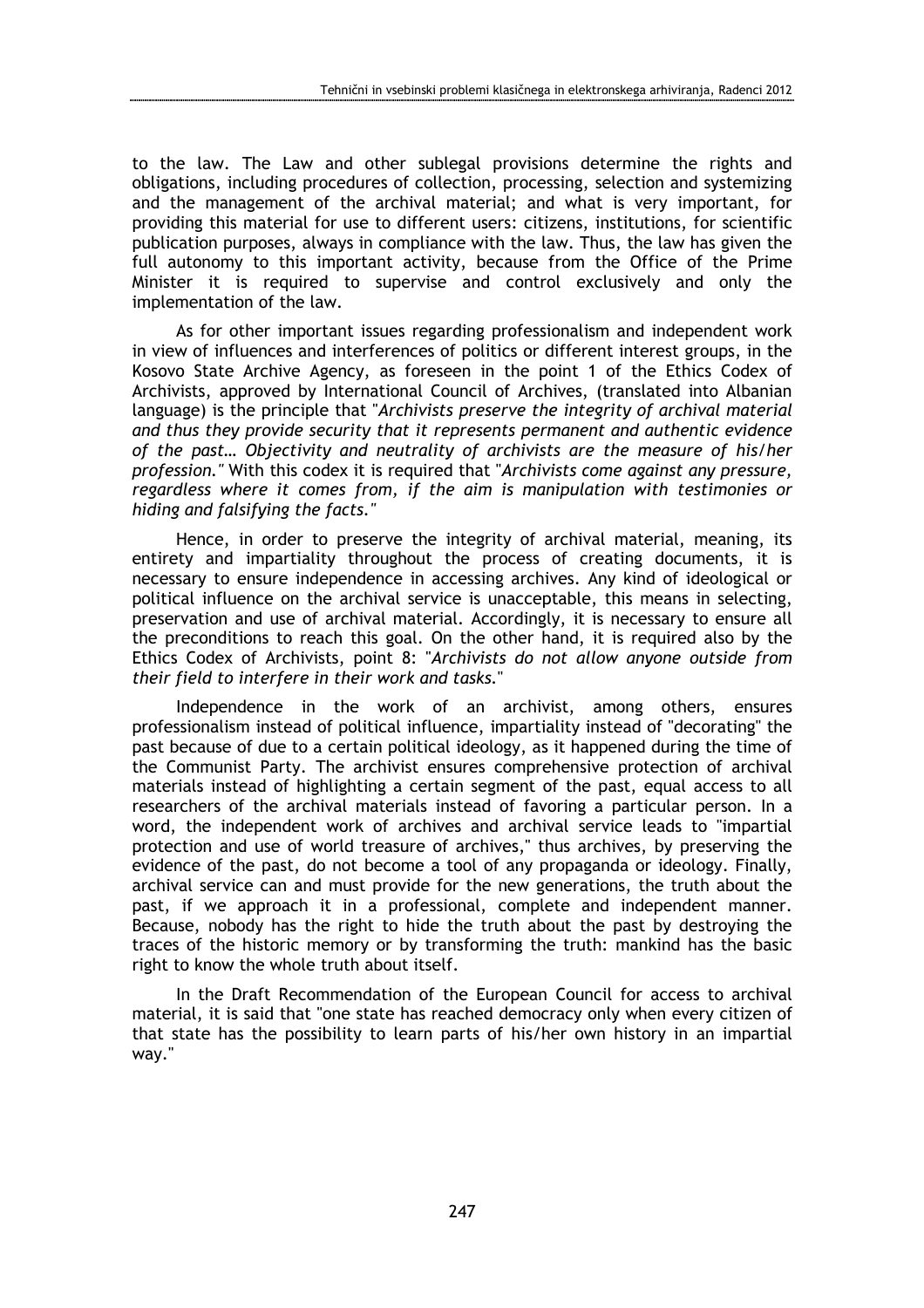As for the independence of archival work, in several professional meetings of archivists at the world level, multidimensional discussions took place. In particular, the following aspects were discussed:

1. Independence in the professional and scientific work in archives

Now, archiving as a profession and as a science requires an independent approach both from a professional and scientific point of view. This independence is needed in order to achieve impartiality and professionalism regarding the categorization of archival material, the planning, regulating and processing of the archival material, in selecting permanent valuable material and putting aside the documents which do not have permanent archival value, in planning reception of archival material from its creators, in ensuring equal access to archival material by all categories of material users etc.

2. Independence of administration

Independence of archival work would not be possible without the independence of archival administration work and without its professional profiling. Archival service is inter-ministerial. It does not belong to only one single Ministry but it belongs to the entire state. Therefore, in most world countries, archives operate within the Government. The same is the case with Kosovo; archives now operate as independent, comparatively as a Ministry, but with the name of State Agency.

3. Financial independence

The fulfillment of set objectives according to the Law on archival material and archives, international standards and norms of archiving and the development or operational goals as defined by the Development Strategy and in compliance with the work plans would be impossible to implement without necessary financial means. Financial means would be planned not only for the fulfillment of professional work, but also for building up professional capacities and training professional archival personnel continuously, and for ensuring the required space and other logistic activities.

4. International cooperation

By ensuring "supply" with documents and exchange of archival material, possibilities are provided to shed light to the past, in different areas and times. Such exchange is enabled thanks to the international archival cooperation among different countries in this region, in Europe and in the world.

In this regard, the Kosovo Archives have achieved certain results. Kosovo Archives are a member with full rights of the International Council of Archives, in A category.

As a National Archives, the Kosovo State Archive Agency is also a member of the Council Memory of the World, which operates within the UNESCO. Kosovo Academy of Sciences and Arts has signed cooperation Protocols / agreements with: General Directorate of Archives of Albania, Directorate of State Archives of Turkey, Macedonian State Archives, Croatian State Archives, Bulgarian State Agency of Archives and the Austrian National Archive. The signing of such Protocols also with Slovenia and Montenegro and other world countries is at a preparatory phase.

These Protocols have opened possibilities for mutual exchange of archival material, experiences and to extend cooperation in the field of archiving.